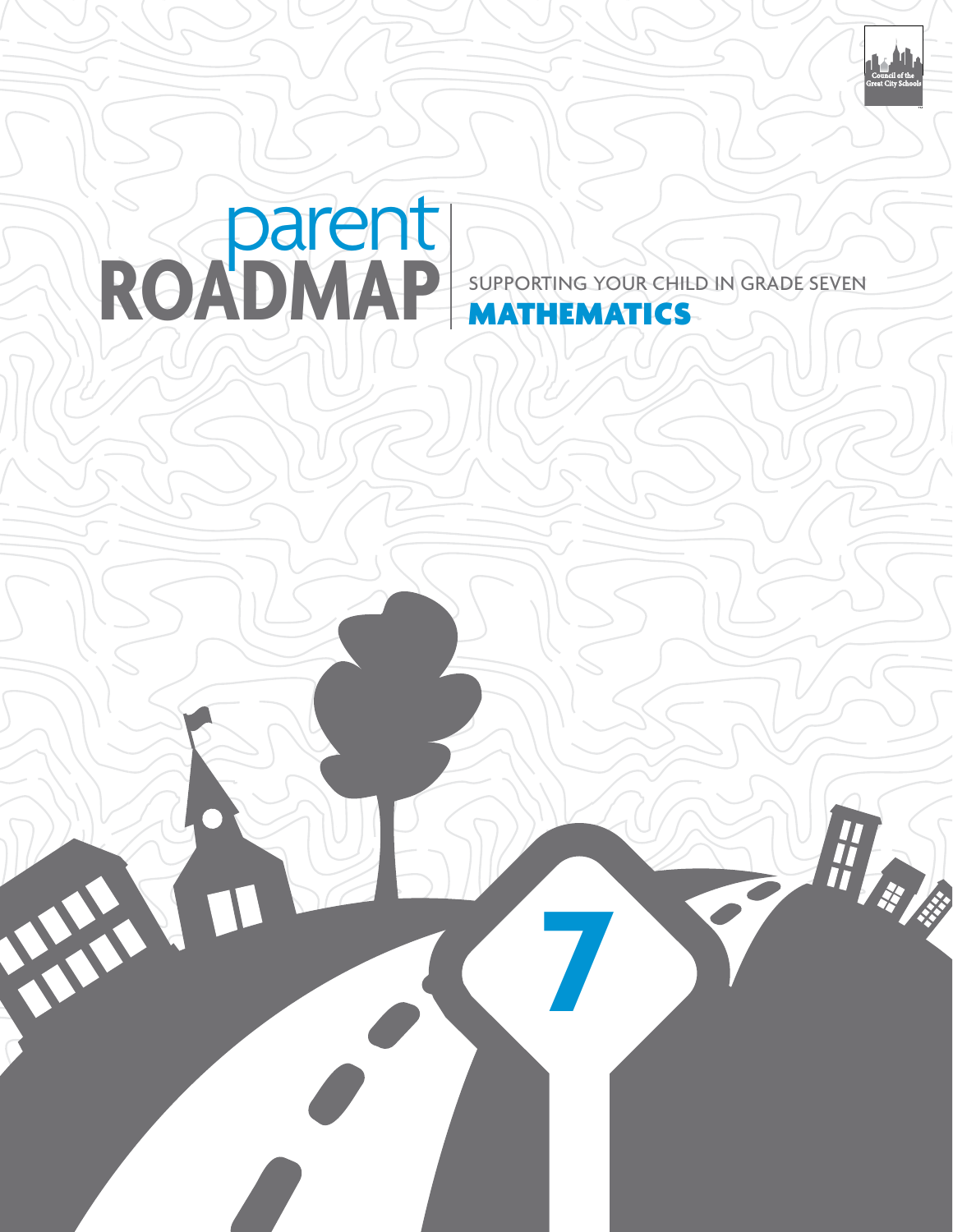



*America's schools are working to provide higher quality instruction than ever before.*

The way we taught students in the past simply does not prepare them for the higher demands of college and careers today and in the future. Your school and schools throughout the country are working to improve teaching and learning to ensure that all children will graduate high school with the skills they need to be successful.

In mathematics, this means three major changes. Teachers will concentrate on teaching a more focused set of major math concepts and skills. This will allow students time to master important ideas and skills in a more organized way throughout the year and from one grade to the next. It will also call for teachers to use rich and challenging math content and to engage students in solving real-world problems in order to inspire greater interest in mathematics.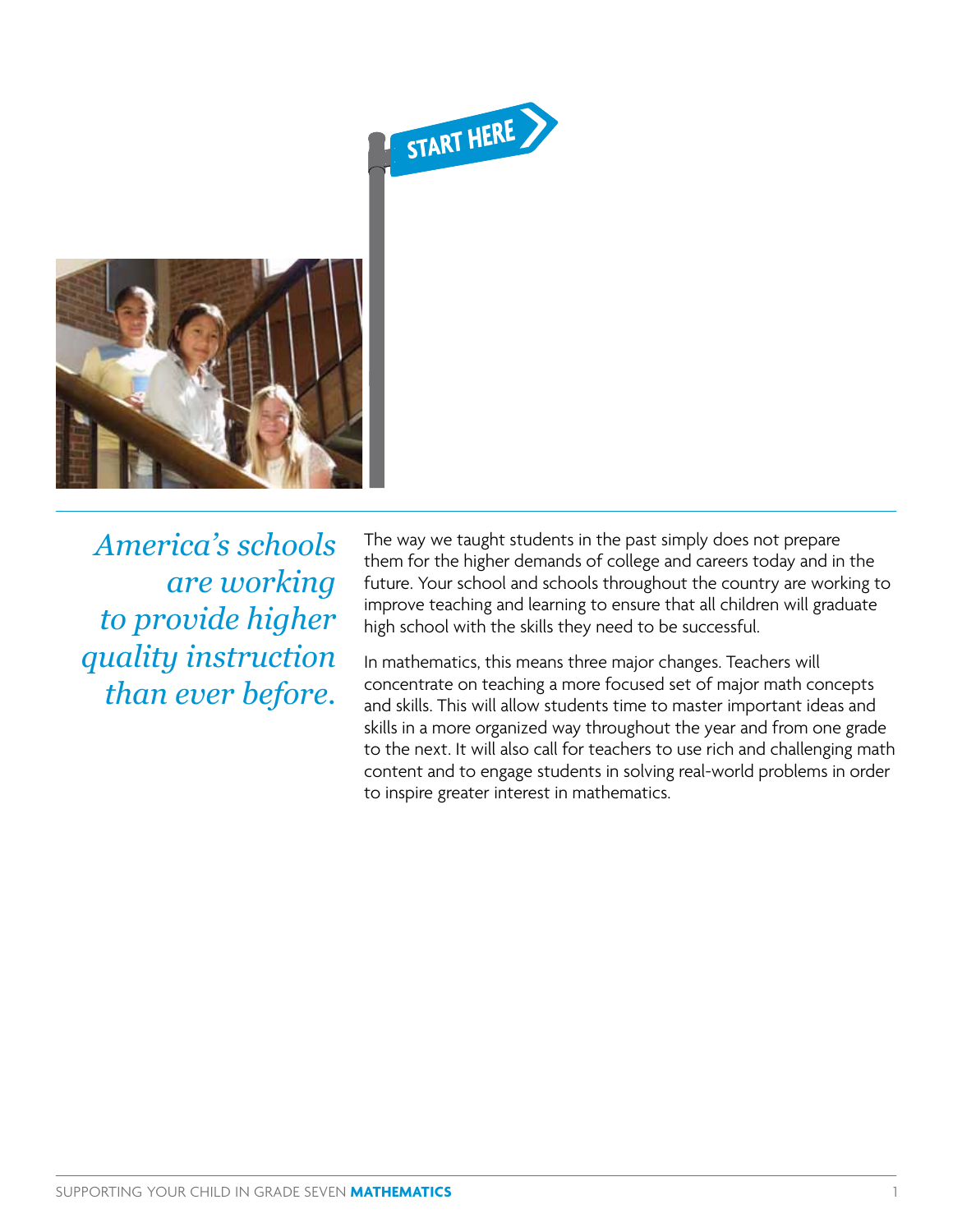## *What your child will be learning in grade seven mathematics*



*An equation is a mathematical statement where letters (known as variables) are used to represent unknown numbers, such as 2x + 6 = 12. An expression is an open-ended sentence, such as 2x + 6 or 5-y. In this expression, the variables are "x" and "y."*

In grade seven, students will further develop their understanding of rates and ratios, using tables, graphs, and equations to solve real-world problems involving proportional relationships. Students will also work on quickly and accurately solving multi-step problems involving positive and negative rational numbers—any number that can be made by dividing one integer by another, such as ½, 0.75, or 2. Additionally, students will expand their knowledge of geometry and apply the properties of operations to solve real world problems involving the measurement of multi-dimensional objects. Activities in these areas will include:

- Determining whether two quantities are in a proportional relationship and using knowledge of rates, ratios, proportions, and percentages to solve multi-step problems
- Identifying the unit rate of change (the constant rate at which the value of a variable changes) in tables, graphs, equations, and verbal descriptions
- Calculating the unit rates associated with ratios of fractions, including quantities measured in different units (for example, the ratio of  $\frac{1}{2}$  a mile for every ¼ of an hour means that you travel 2 miles in an hour)
- Solving problems using equations to find the value of one missing variable
- Applying the properties of operations to generate equivalent mathematical expressions
- Solving multi-step word problems by adding, subtracting, multiplying, and dividing positive and negative rational numbers in any form (including whole numbers, fractions, or decimals)
- Understanding that numbers cannot be divided by 0
- Converting rational numbers to decimals using long division
- Describing situations in which positive and negative quantities combine to make 0
- Finding the area of two-dimensional objects and the volume and surface area of three-dimensional objects

*Partnering with your child's teacher* Don't be afraid to reach out to your child's teacher—you are an important part of your child's education. Ask to see a sample of your child's work or bring a sample with you. Ask the teacher questions like:

- Where is my child excelling? How can I support this success?
- What do you think is giving my child the most trouble? How can I help my child improve in this area?
- What can I do to help my child with upcoming work?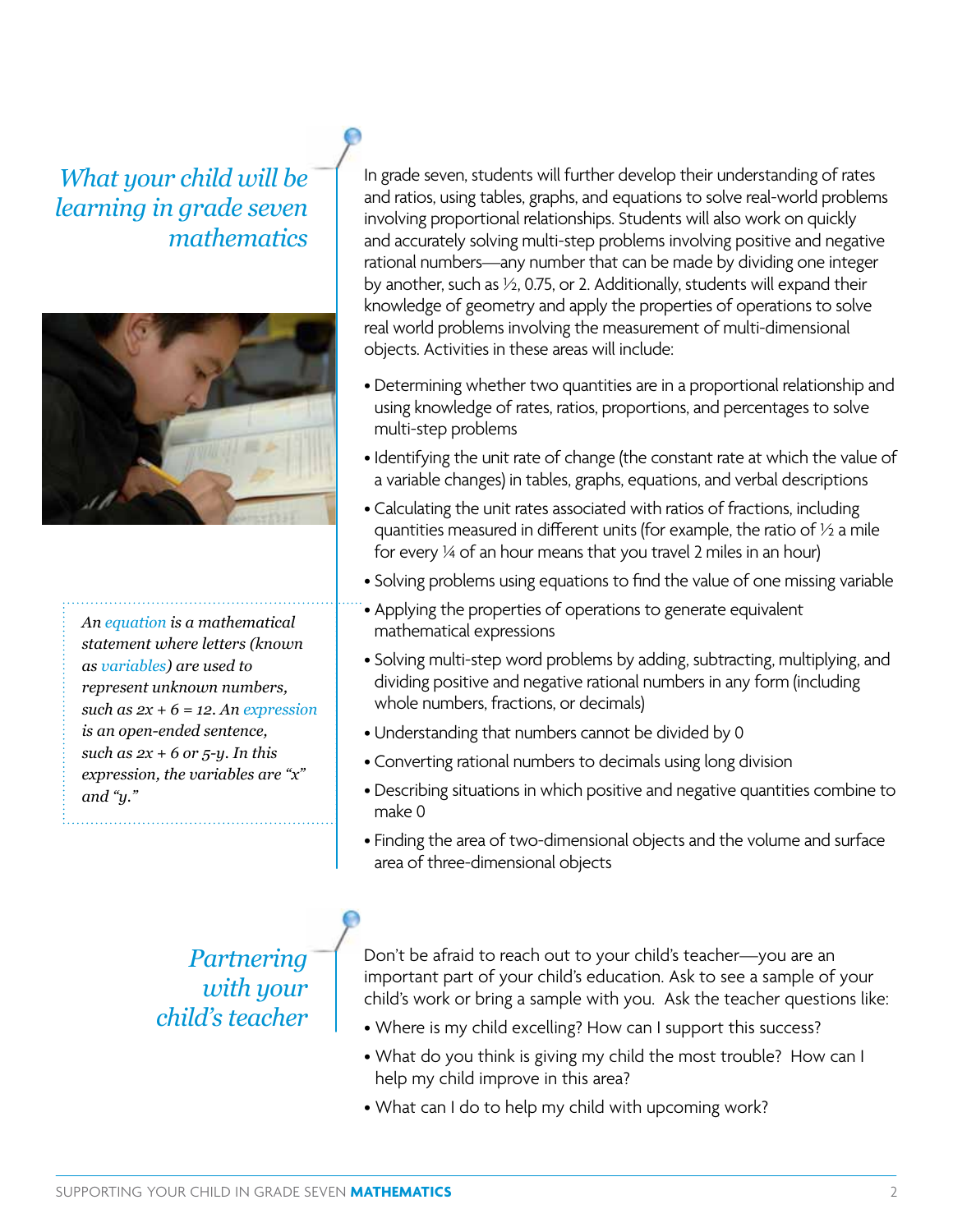## *Here are just a few examples of how students will learn about and work with expressions and equations in grade seven*

## **Grade Six Mathematics**

- Write and evaluate numerical expressions involving whole number exponents (such as 5+3 $^2$ )
- Read, write, and evaluate expressions in which letters stand for numbers. For example, "*subtract y from 5*" can be written 5-y
- Understand that solving an inequality or an equation such as 2+x=12 means answering the question, *"what number does x have to be to make this statement true?"*
- Represent two quantities that change in relationship to one another (for example, weight increasing along with height)

#### **Grade Seven Mathematics**

- Re-write an expression in different forms to show different solutions to a problem or how quantities are related
- Use variables to represent quantities and construct simple equations and inequalities (for example,  $5x + 2 > 10$ ) to solve problems
- Solve multi-step word problems involving positive and negative numbers
- Understand that solving an inequality or an equation such as  $\frac{1}{4}$  (x+5) = 21 means answering the questions, *"what number does x have to be to make this statement true?"*

### **Grade Eight Mathematics**

- Know and apply the properties of integer exponents (positive
- numbers, negative numbers,
- or 0) to write equivalent
- expressions (such as  $4^2 \cdot 4^3 = 4^5$ , where "•" means to multiply)
- Graph proportional relationships, identifying the unit rate as the slope (how steep or flat a line is)
- Solve linear equations (equations that make a straight line when they are graphed, such as  $y=2x+1$



*Writing the same expression in different ways allows students to think through and solve realworld problems.*

*Example of a problem involving mathematical expressions*



In expressing the number of one foot square tiles needed to border a square pool with a length of y (where y represents a whole number), students might write  $4y+1+1+1$ ,  $4y + 4$ , or  $4(y + 1)$ . All are different ways to express the same value.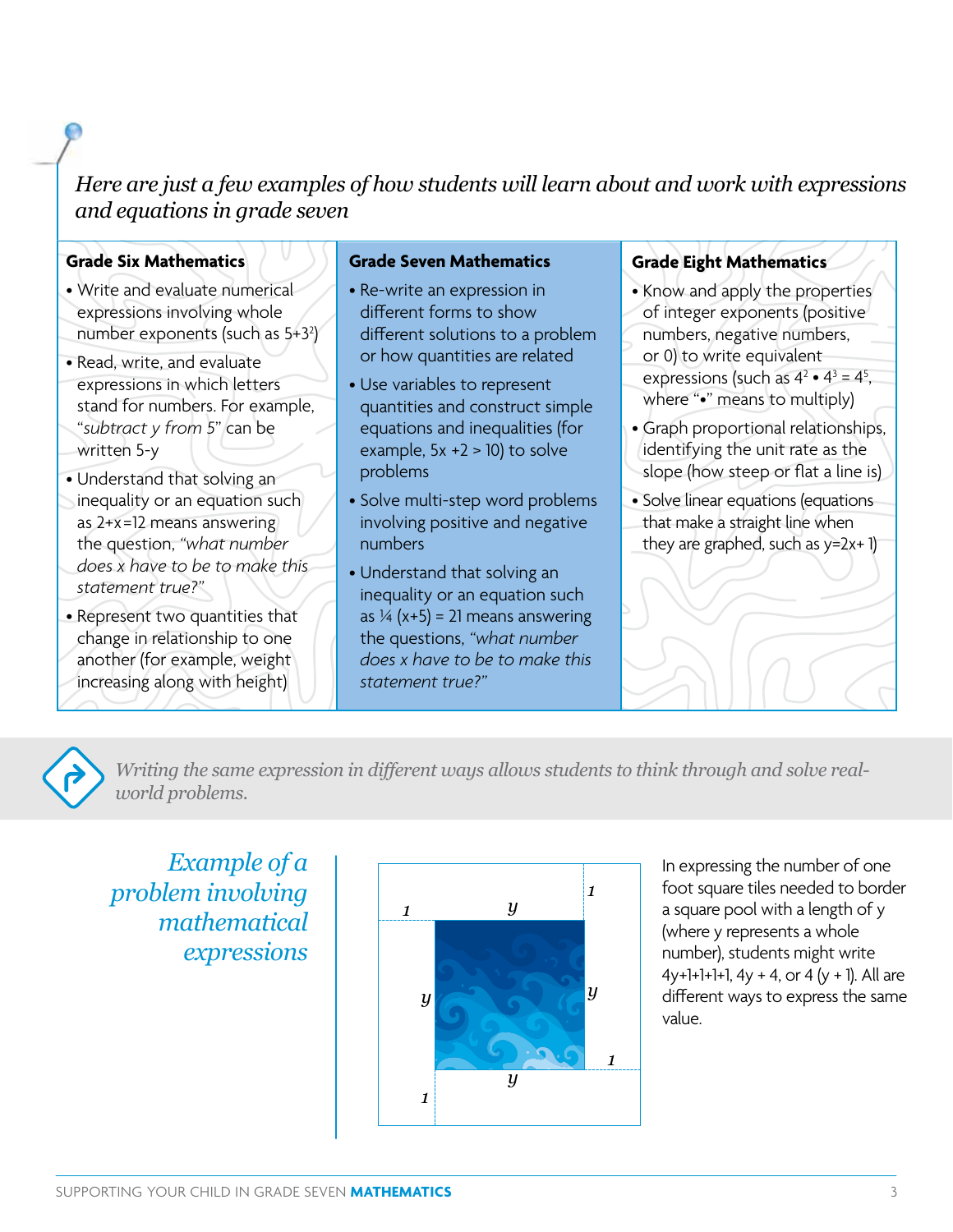*Here are just a few examples of how students will develop an understanding of ratios and proportions in grade seven.* 

#### **Grade Six Mathematics**

- Understand the concept of a ratio and use the correct language to describe it
- Understand the concept of a unit rate (the rate per unit, or a ratio with a denominator of 1) and use the correct language to describe it
- Use ratio and rates to solve realworld problems

#### **Grade Seven Mathematics**

- Analyze proportional relationships and use them to solve real-world problems
- Calculate the unit rates associated with ratios of fractions, such as the ratio of ½ a mile for every ¼ of an hour
- Recognize and represent proportional relationships in various ways, including using tables, graphs, and equations
- Identify the unit rate in tables, graphs, equations, and verbal descriptions

#### **Grade Eight Mathematics**

- Understand the connections between proportional relationships, lines, and linear equations
- Graph proportional relationships, interpreting the unit rate as the slope of the graph
- Use physical models, transparencies, or other tools to show that *similar* objects have the same shape but different
- sizes (for example, a small square magnified into a larger square)



*In grade seven, students use diagrams to solve problems involving proportions. Students use diagrams and tables to think through and solve real-world problems involving ratios.* 

## *Example of a problem involving proportions*

*Problem:* After a 20% discount, the price of a skateboard is \$148. What was the price before the discount?

*Solution:* After a 20% discount, the price is 80% of the original price. So 80% of the original price is \$148. Students use this information to find the value of 20% and 100% of the original price.





*Students will also learn to write and solve the equation representing this situation as 0.8x = 148*